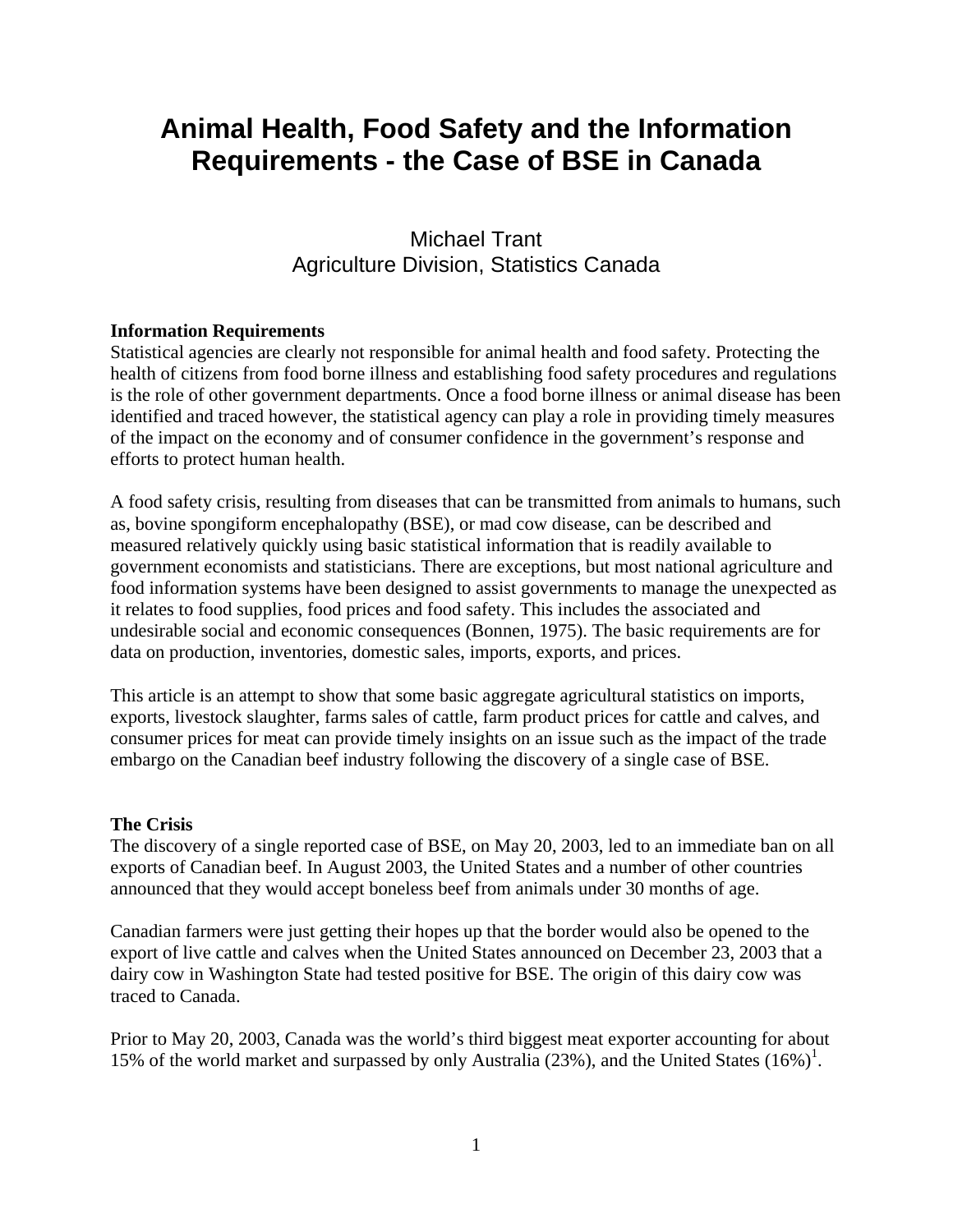One in three Canadian farm families derived at least half of their agricultural sales from the sale of beef cattle and calves. In 2002, farm cash receipts from cattle and calves totalled \$7.7 billion or 21% of the total \$36 billion farm cash receipts.

The Canadian industry produces 60% more beef than the domestic market can absorb. The Canadian cattle herd soared to a record 14.7 million head as of January 1, 2004, according to the January 2004 Livestock Survey, a direct consequence of the prolonged export embargo on cattle and calves. Beef producers had 1.2 million or 8.7% more head of cattle on their farms than they did on January 1, 2003.

## **Beef Markets and the Trade Rules**

Agriculture and food products are in a special category when it comes to World Trade Organization (WTO) rules. The collision of trade interests and of measures to protect against products that may be carrying diseases have resulted in the Sanitary and Phytosanitary Agreement (SPS). This agreement allows countries to impose import controls under Article XX of the WTO, to protect the life of humans, plants or animals.

Most phytosanitary import regulations provide legitimate protection against the spread of plant and animal diseases and against the import of products that might threaten consumer health. Phytosanitary controls help protect consumers from, for example, salmonellosis-contaminated meat and poultry products, deaths from food borne illness caused by *E. coli* O157:H7 in cooked ground beef, and the risk of Creutzfeld-Jacob disease to humans from eating beef from cattle with BSE. Over time however, a number of these import controls have been used as disguised trade barriers and numerous formal complaints have been taken to the WTO for resolution.

National phytosanitary standards are based on scientific principles and supported by scientific evidence but governments are under a great deal of domestic pressure to toughen standards following each food scare, and securing international agreement for common phytosanitary standards has become a major stumbling block.

## **Beef exporters adjusting to new marketing conditions**

Canadian beef industry exports prior to May 20, 2003 consisted of \$1.8 billion worth of cattle and calves and \$2.2 billion in beef products. Total cattle and calves and beef (meat) exports were \$4 billion in 2002, the equivalent of \$11 million in sales per day. Following the ban in May 2003 exports fell to zero for the months of June, July and August 2003. As soon as the ban was eased, however, exporters were quick to adjust to the new trade conditions and the first boneless beef shipments left Canada on September 10, 2003.

HACCP (Hazard Analysis, Critical Control Points) quality assurance systems are still voluntary in Canada, but many Canadian meat processors have implemented HACCP systems. Those systems were instrumental in obtaining the necessary approvals and permits to ship boneless beef by September 10, 2003, allowing Canadian packers to quickly regain their U.S. beef markets.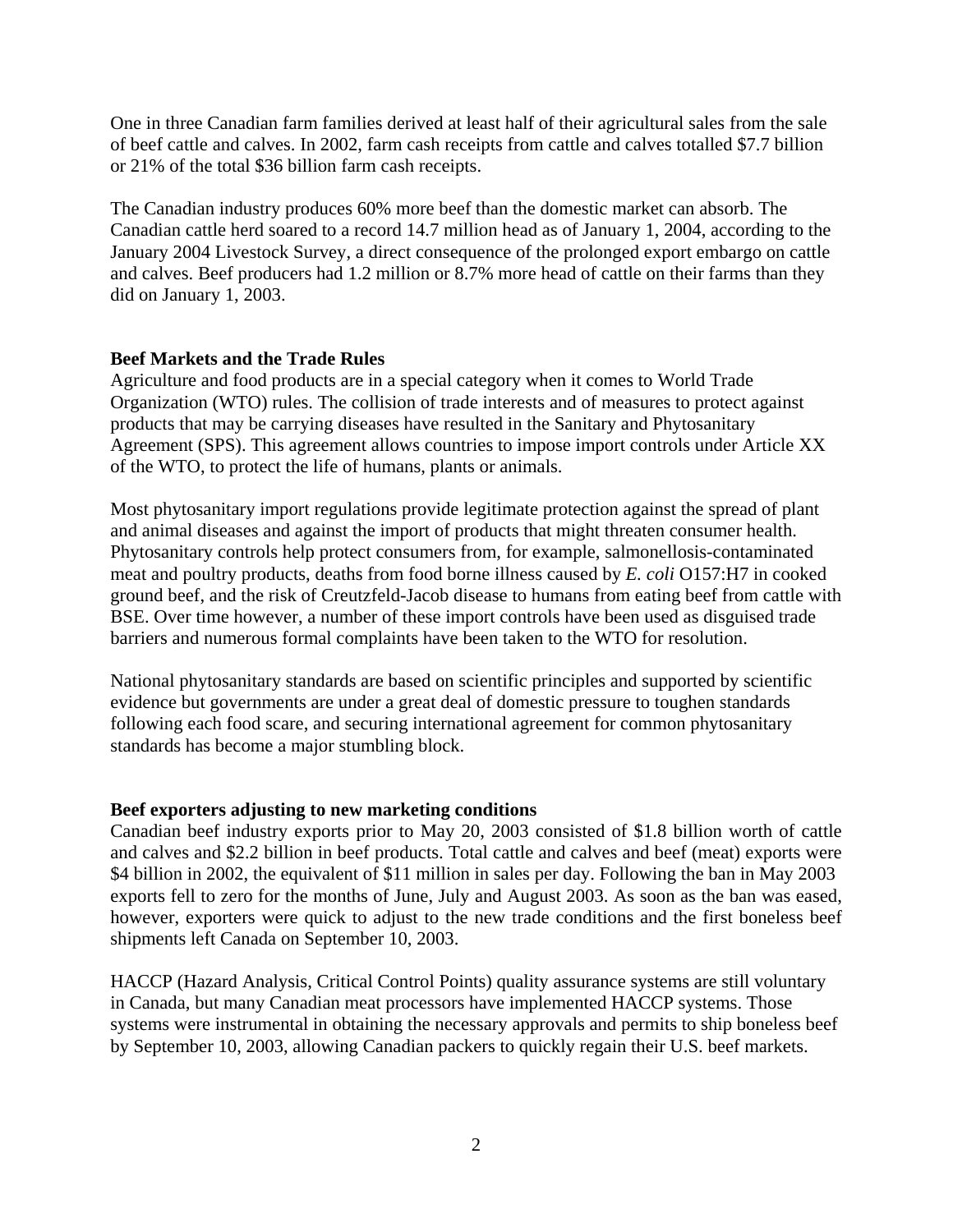Exports of meat began to recover in September, and by December 2003 monthly beef exports were almost equal to those of December 2002. In December 2003, companies exported \$150.3 million worth of boneless beef, marginally lower than the \$156.5 million in December 2002 for all beef products.

 Exports of beef during 2003 are however, well below levels in 2002. Canadian companies exported \$1414.0 billion worth of meat in 2003, 33% below the value of \$2108.4 billion in 2002.



Source: International Trade Division, Statistics Canada

There is also still no export market for Canadian live cattle and calves. Prices remain depressed by an oversupply of slaughter animals under 30 months of age and Canada cannot export the meat from all the surplus animals because Canadian beef processors lack the capacity to slaughter the cattle and calves that were exported as live animals. As a result, calf prices remain low; the market for cattle over 30 months in age has collapsed; and the meat rendering industry has suffered cutbacks.

## **Beef Imports Drop Sharply**

Canada could not shut the door on beef imports to help offset the domestic oversupply that built up after the world closed the door on Canadian exports. Notwithstanding the export ban, Canada was obliged under international agreements to continue to allow red meat and livestock imports into the country.

Under the North American Free Trade Agreement, there is no restriction on the import of red meat and livestock from the United States, Mexico and Chile. As a member of the World Trade Organization (WTO), Canada is also obliged to accept negotiated quantities of beef from WTO countries.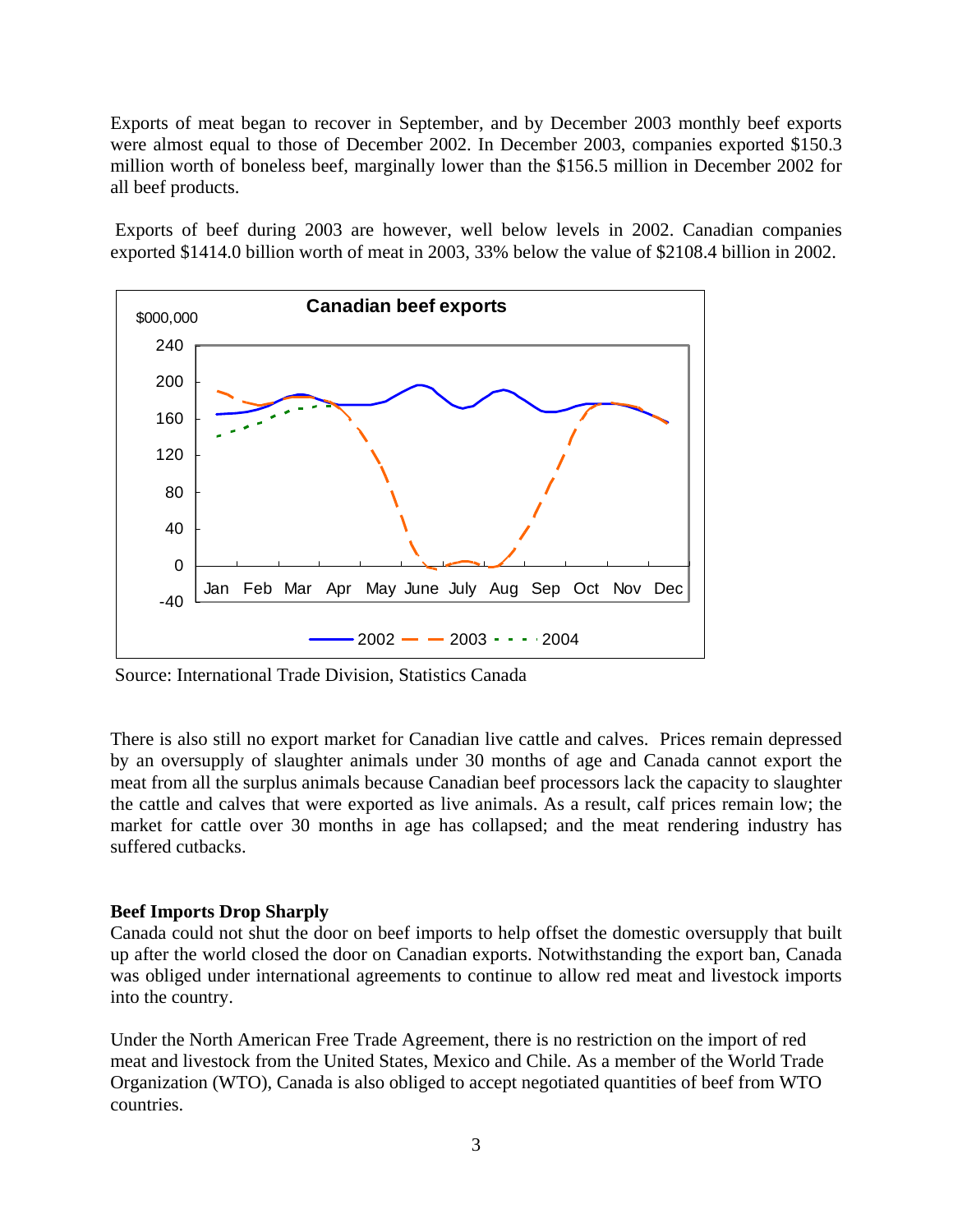Prior to May 20, 2003 beef imports represented approximately 30% of the beef consumed in Canada, a substantial proportion of the Canadian domestic meat supply.

Monthly imports of beef peaked in June 2003 then fell sharply throughout July and August. In June alone, companies imported \$110.8 million worth of beef, up 8% from May. Importers arrange import shipments some time in advance of the date that they require the goods. It is, therefore, likely that the contracts for the imports recorded in June were concluded long before the export ban was imposed on Canada.



Source: International Trade Division, Statistics Canada

The June increase might also reflect importers' efforts to anticipate a consumer preference to substitute imported beef for domestic meat. This would have mirrored the consumer reaction in Japan and the United Kingdom following the identification of BSE in those countries. If that was the case, it was an unnecessary precaution, as Canadian consumer demand did not falter.

Meat imports have experienced sharp declines since July 2003. Canadian importers are hard pressed to find a foreign beef suppliers able to compete with the quality and prices offered by Canadian meat processors. The general oversupply of beef and low cattle prices in Canada, the record retail beef prices in the United States, and the strong global demand for beef, have all dampened the demand for imported beef.

## **Slaughter Hits Record Levels**

In the four months prior to May 2003, domestic cattle slaughter was slightly ahead of levels during the same period of 2002. The impact of the export embargo on Canadian beef and live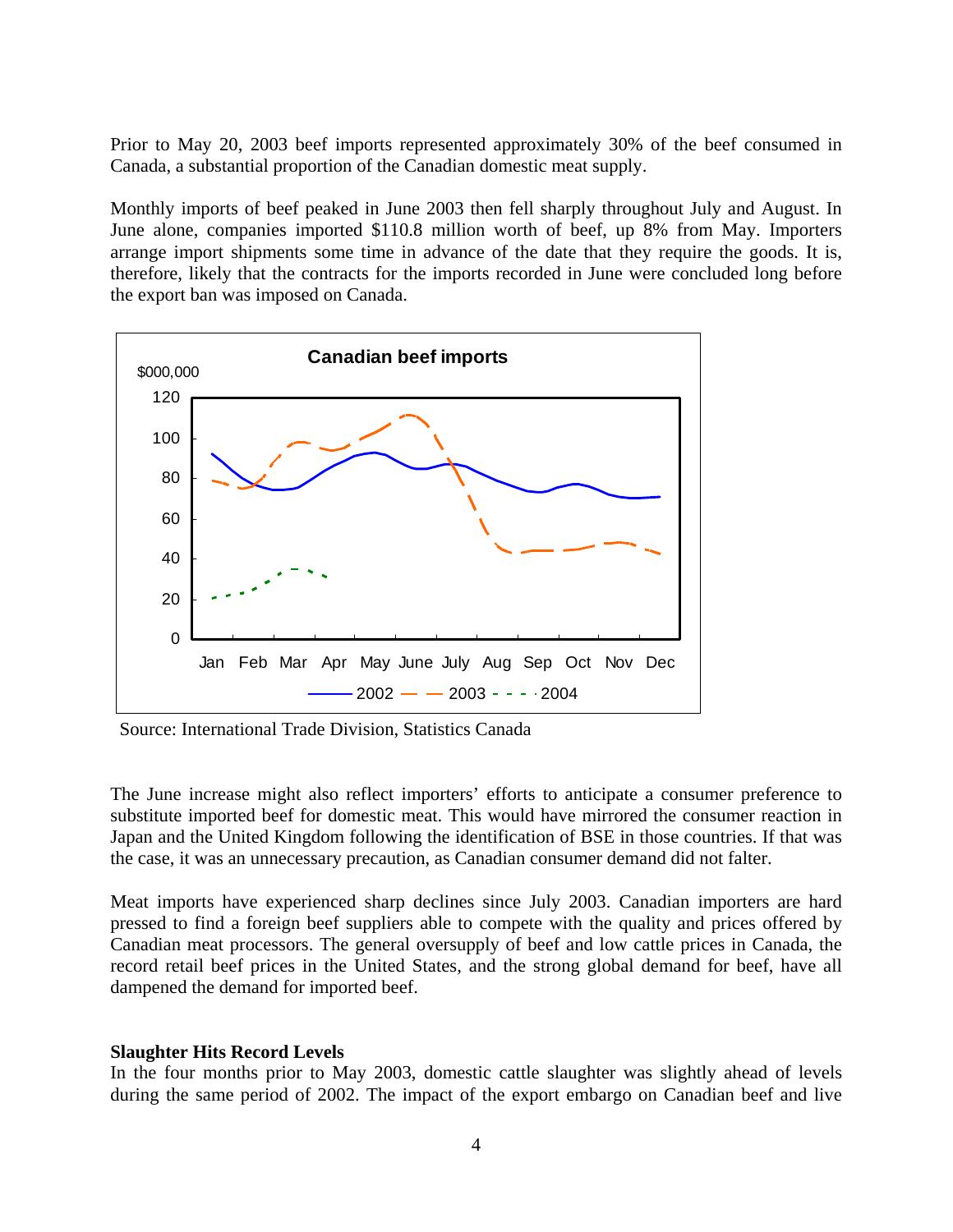cattle was immediate and dramatic. Canadian slaughter fell 22% in June. Slaughter levels for the rest of 2003 were below those of the previous year.

The initial government support programs for the cattle and beef industry brought Canadian slaughter back close to pre-ban levels. Slaughter began to recover, increasing each week until the first week in September.



Source: Agriculture Division, Statistics Canada

Overall, cattle slaughter in 2003 as a whole amounted to almost 3.4 million head, down 9% from the nearly 3.7 million head the year before. As might be expected, the embargo on beef exports initially caused a backlog in the slaughter of feeder animals and an increase in the average weight of the animals going for slaughter.

Average slaughter cattle weights remained high throughout most of the summer and into the fall of 2003. This indicated that producers had some difficulty in marketing their cattle when they were ready for slaughter, and were having to keep and feed them longer than usual.

Slaughter between January and April 2004 was well above slaughter in the same period in 2002 and 2003. May 2004 saw monthly slaughter return to the levels of 2002, numbers still well above the early post-BSE levels of 2003. If the BSE crisis has any silver lining, it may be increased industry interest in expanding Canadian slaughter and processing capacity.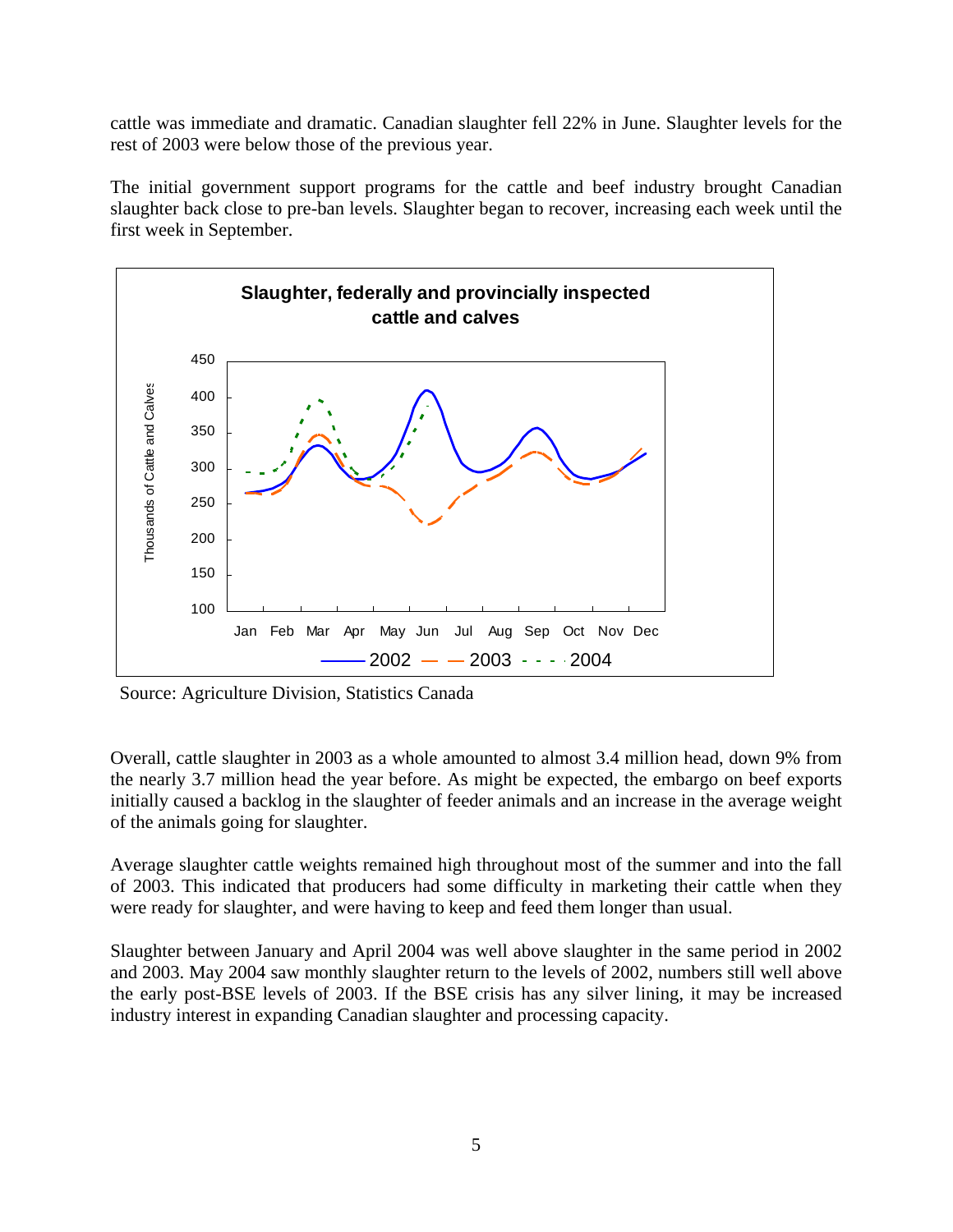## **Retail Prices Fail to Match Cattle Price Declines**

Consumers did see a drop in the price of beef at the retail level. However, the decline amounted to less than half of the drop in cattle prices.

The price of cattle and calves dropped almost 50% between May and July 2003, as measured by Statistics Canada's Farm Product Price Index (FPPI). By August 2003, there was some recovery in the prices for cattle sold for slaughter, particularly for animals under 30 months of age. Prices for older animals, mainly culled cows, collapsed.

According to the Consumer Price Index, retail beef prices did decline 14% between May and September 2003, reaching their lowest levels since January 2001. But this decline was far short of the 50% drop in cattle prices.



Source: Prices Division and Agriculture Division, Statistics Canada

Retail beef prices began to rebound in September. Retail beef prices in December were about 6% lower than prices prior to the May 2003 export embargo. Beef producers mounted a national campaign to encourage food retailers to reduce prices for beef and veal and increase meat consumption. Consumers never did see substantive decreases in retail beef prices and it will still be some time before it can be determined whether Canadians ate more than the 2002 average of 31.1 kilograms of beef per person.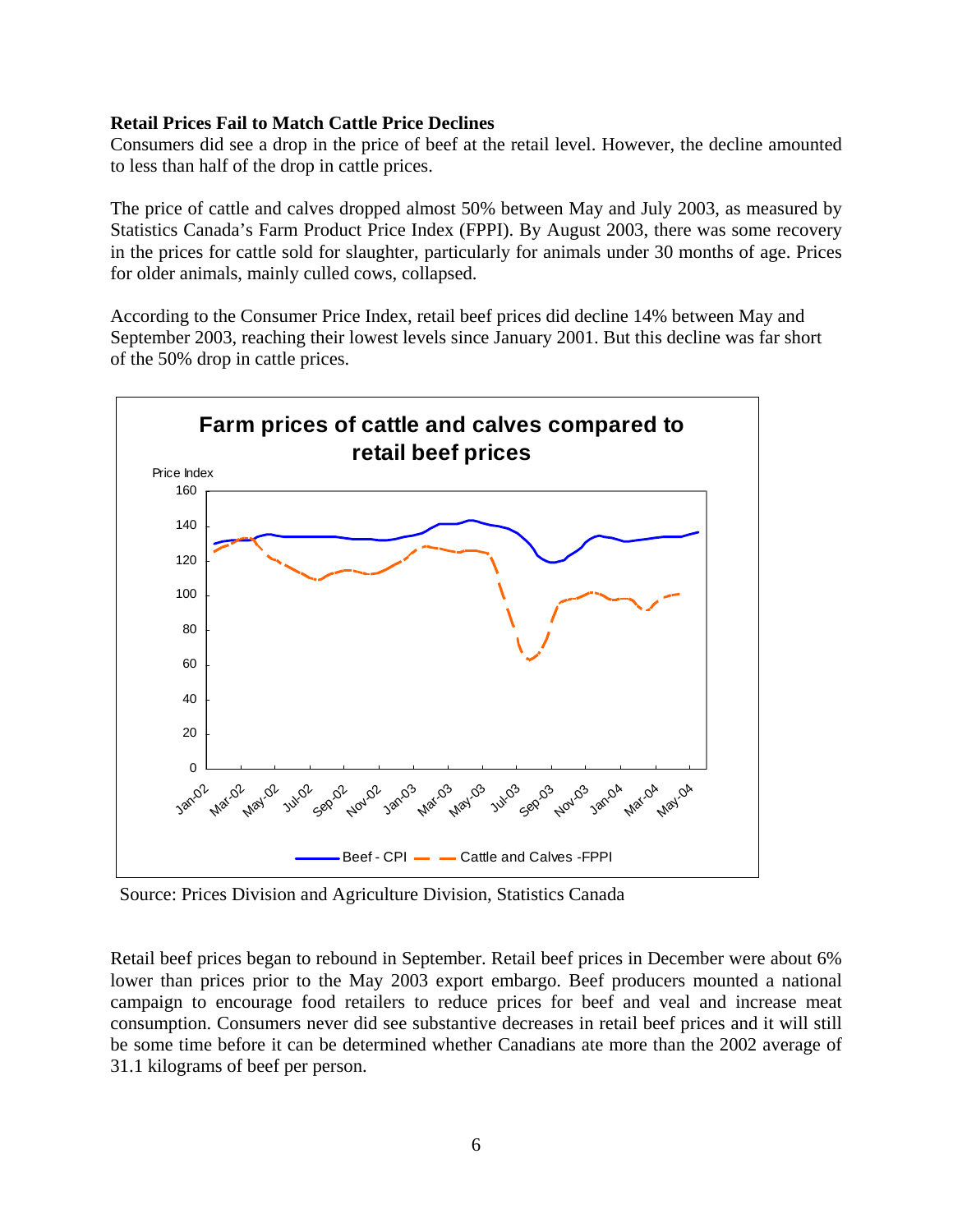The embargo on the export of live cattle and calves, and the restrictions on the exports of beef products had an impact on the prices of other livestock. Farm prices for poultry, largely produced under supply management, remained stable, but Canadian prices for pigs fell between July and December 2003 according to the FPPI. Farm prices for pigs began to recover in January 2004 and by March 2004 pig prices were back to pre-BSE levels.

#### **Implications and Conclusions**

Food safety is an important element of food security, consumers irrespective of where they live; want access to a safe and secure food supply. Governments are under a great deal of domestic pressure to apply increasingly tougher quality assurance standards following every food scare, and consumers take strong exception to those that challenge their national standards.

Food scares can have devastating impacts on food production systems. Industries, such as the Canadian beef industry, that are heavily export oriented are particularly vulnerable. Agricultural production systems are not easy to shut down or restart. Live animals and perishable fresh produce and cannot be stored away and sold at a later date when market conditions improve. Even when consumer confidence can be quickly restored, the immediate income losses are substantial and the economic recovery lengthy.

In the case of export products, particularly live animals and fresh produce, the imposition of phytosanitary import regulations to protect against the spread of plant and animal diseases can take time to remove. In many cases the time required to remove the barriers exceeds the painful production adjustments being made among the export producers, and in the end, they may abandon that particular market and leave it to their competitors.

The statistical agency, while not responsible for animal health and food safety, can play an important role in providing timely measures of the impact on the economy, and of consumer confidence in the government's response and efforts to protect human health.